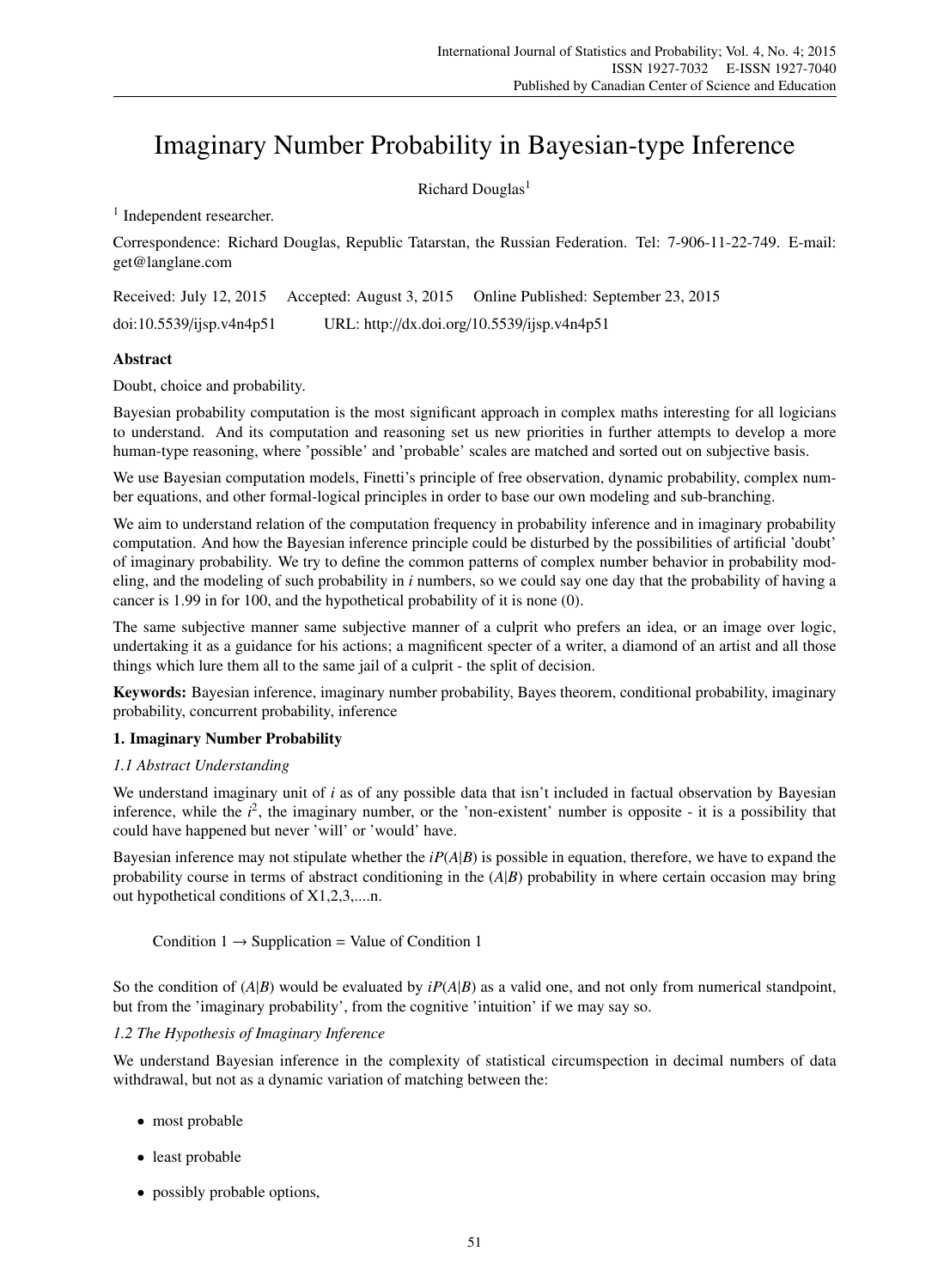

which are presumably superficial levels and would rather delay inference.

That's why we combine the principles of *P*(*A*|*B*) inference into its possible 'imaginary' variances and 'imaginary' observations of *i*.

Hypothesis  $\rightarrow$  proposition  $\rightarrow$  observation  $\rightarrow$  inference

Therefore, we have to simulate active inference-probability models on how a certain imaginary conclusion or value is possible in mathematical variation of computational logic.

*1.3 Bayes' and de Finneti's Observations in Boolean Variances*

According to the principles of De Finetti, we suppose factual changes in  $Xi = 1$  by observation, (Finetti's exchangeability, more in Diaconis Persi (1977)), which comprises the premise for dynamic data observation in *i* number system.

And that is why we have to prove logically the free state observation of *i* number in  $X_1...X_n$  in Bayes' conditional probability and applicably in *P*(*A*|*B*) observation.

In order to gain the probability of assumption or the 'imaginary probability', simultaneously with the Bayesian inference process, we have to distinguish:

- precedent
- hypothesis
- type of data

See more on active observation in Robert F. Nau (2001).

# 2. Application of *iP* Probability in Complex Numbers

In order to predict the value, or the location, of any 'imaginary observation' we have to refer to the existing data, or to the existing precedent which we store in variances (*v*).

From the hypothesis to random observation we stipulate certain variances (*v*) into the frequency of them being hypothetical|probable and hypothetical|improbable in subjective inference. Hence, we stipulate an (*iv*) variance with the frequency (*w*) of logical requests (queries) in Bayesian  $\frac{P(A|B)}{wt}$ .

Respectively to the logic of computational differentiation there may be different values of inference:  $X_n \subset Y_n$  $Z_n \neq 0$  in (x1, x2,.xn), and as for the calculus differentiations we may provide the  $f(x)=dx/dy$  differentiation in *i*; thus providing the 'unknown' integer into a  $\prod$  of  $P(A)_n$  or  $P(B)_n$  in Boolean *x*,*y* data type.

We have to determine the velocity and the proportion of certain probability in *iP* in contra-pose to Bayesian analysis, in order to make conditional probability less systematic and more dynamic for random observation.

For example:

We have 3 doors and 2 of them are closed, what is the probability of the 3rd door being open?

We would say  $1/3$ , or 0.3, or (10%), however it may be different from the cognitive standpoint. So, we have to presume reasonable factors over statistical, thence constructing stereotypical behavior in *iP*(*A*|*B*):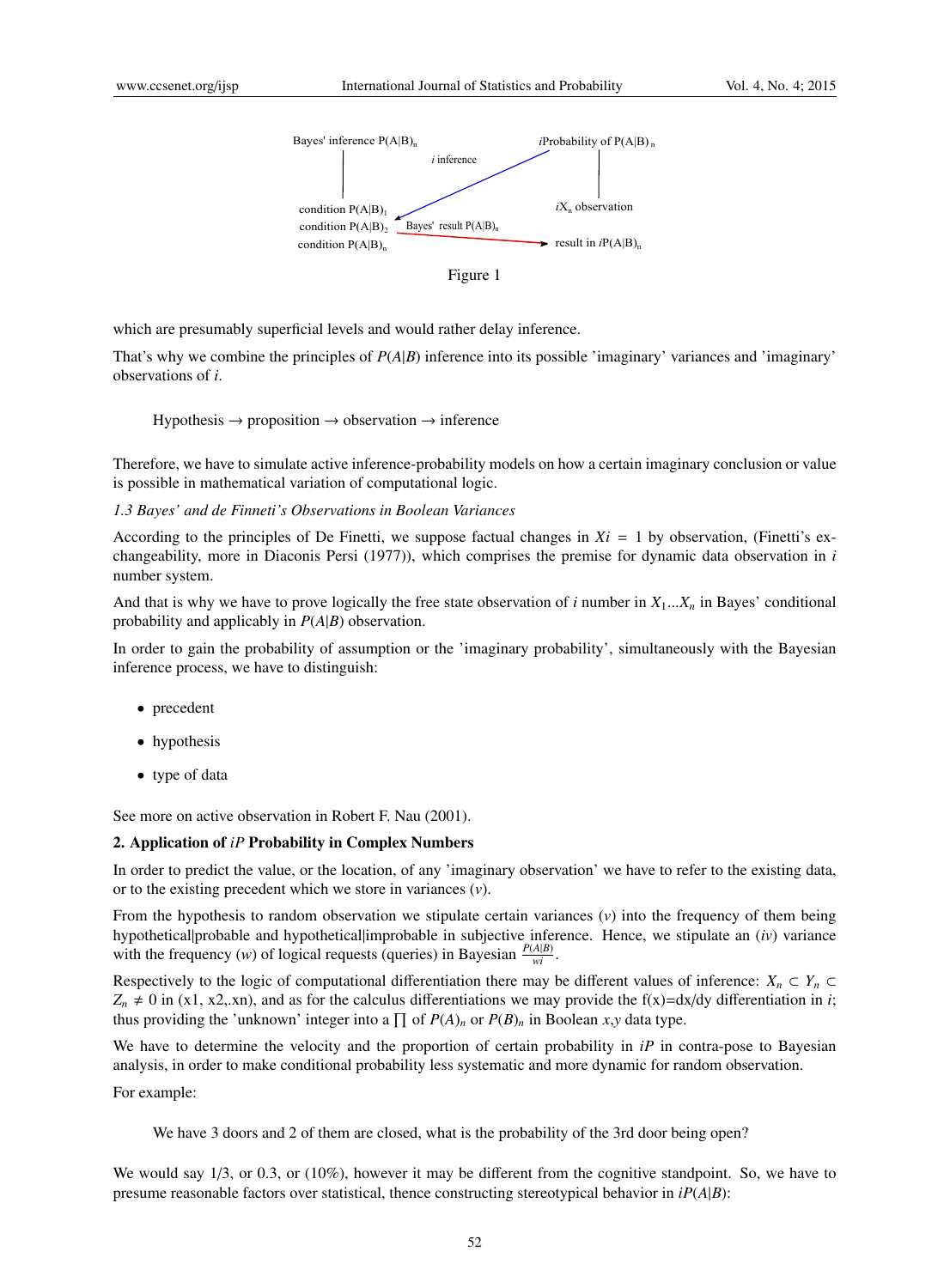|     | Bayes' result (A B)   'Imaginary' result $i(A B)$                                                                              |  |
|-----|--------------------------------------------------------------------------------------------------------------------------------|--|
| 0.3 | 09                                                                                                                             |  |
|     |                                                                                                                                |  |
|     | $\begin{tabular}{ l l } \hline \text{'IF' 0.9, THEN NOT 0.3}\\ \hline \text{'IF' 0.2 OR 0.4, THEN 0.3}\\ \hline \end{tabular}$ |  |
|     |                                                                                                                                |  |

\*if the *i*P result is higher than P, then the foremost option is prefered

#### Figure 2

The factual probability that the door is open is 90%, 'because Terrence said so'.

Here occurs: " $(B)$ =What if he lied?" and " $(A)$ =We trust Terrence".

In either 'A' or 'B' options there would always be a variation of A1.2.3.4.5...n and B1.2.3.4.5...n.

We have to choose the *iP*( $A|B$ ) counter-argument supplication of  $P(A|B)$ , in our example of 0.3*i* we stem out:

$$
\frac{1}{3} = \frac{1(B)}{3(A)} = 0.3(10\%);
$$
  

$$
\frac{1}{3} = \frac{1(Bi)}{3(A)} = 0.9(90\%)
$$

In where we take (A) as a factual info ('there are 3 doors'), and  $(B)<sub>n</sub>$  as a probable outcome.

Perhaps, we would understand such 'reverse' from B to  $Bi(B \rightarrow Bi)$ , and from 0.03(10%) to 0.9(90%) in the following supposition:

We suppose (*B*)*i* as an *x* (a possible state of observation), and infer as  $(B)i = xi<sub>n</sub>$ .

$$
\frac{\frac{x}{3}\cdot 100}{3}=\frac{100x}{9}
$$

We get roughly 9 actual variances in  $100x$ 's in observations. The further clarification may be related to the factual data observation of the factual  $P(A|B)$ , in order to get matched with the  $iP(A|B)$ .

For example, in  $iP(A|B) \rightarrow P(A|B)$ , regardless of its frequency (*w*), we may logically presume the closest value of its probability.

*2.1 The i*<sup>2</sup> *Compromise of the i Value*

**Theorem 1** *The*  $i^2 = -1$  *value while* in  $x \neq 0$ *, may be compromised - reversed.* 

*Proof.* If we depict the  $i^2$  in x tangent, we would depict it in both numerical values: positive and negative, proving that imaginary number exists in whole numbers, hence it's real.

While having negative value in  $i^2 \sqrt{-1} \sqrt{-1}$ , we always yield minus, unless we specify it in:

$$
(-\sqrt{x})i^2 = \sqrt{x}
$$

In where we have to find the positive  $x$  out of the negative value:

$$
\frac{\sqrt{x}}{\sqrt{x^2}} = \frac{1}{\sqrt{x}}\tag{1}
$$

$$
\frac{\sqrt{x^2}}{\sqrt{i^2}} = \sqrt{x^2} = x \tag{2}
$$

$$
\frac{\sqrt{-1}}{x^{-1}} = ix \tag{3}
$$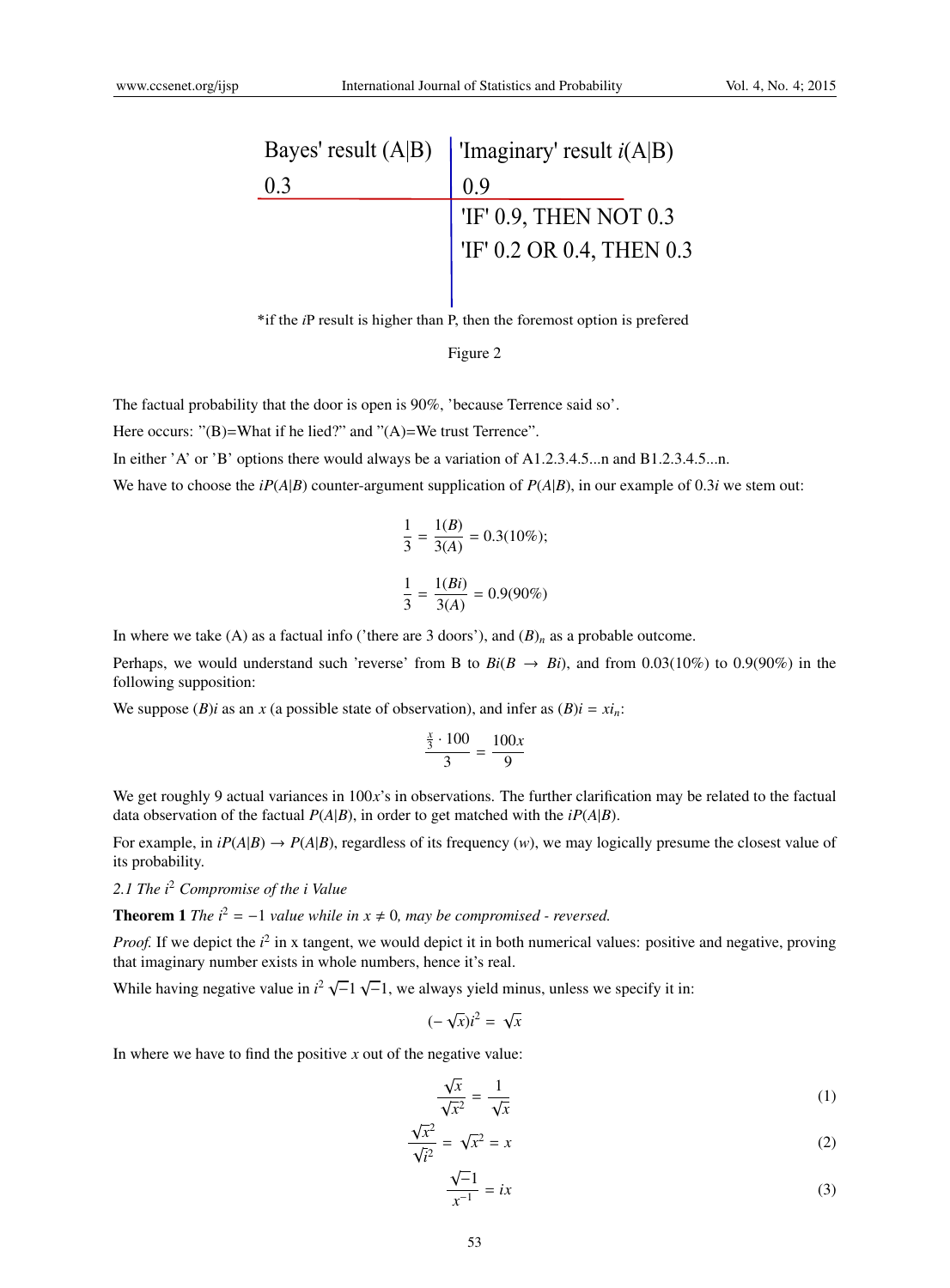Therefore, we would yield a supposition of  $i^2 = x$ , and  $\frac{x}{i^2} = y$ : (-1).

We may produce its results in (1) and (-1) for algebra and logic; in  $x (+)$ ,  $y(-)$  in trigonometry; and in  $P(A)=1$ , P(B)=-1 in Bayesian inference.

*2.2 We Combine and Transfer i*<sup>2</sup> *Into i*

If in  $\frac{P(A|B)}{Xn}$  we set negative value collocation with positive ones in:

$$
P(A|B)_v = \frac{i(-i)}{x} = \frac{1}{x}
$$
 (4)

$$
X = \frac{P(A|B)}{P(A)}\tag{5}
$$

$$
iP(A|B) = \frac{i(i^2)}{x - i}
$$
\n<sup>(6)</sup>

$$
X = \frac{P(A|B)}{P(B)}\tag{7}
$$

In where *iP* yields no productive result in *i*, therefore, needs to be regarded only hypothetically (least probable) or transferred into the *P*.

From here we try to achieve the similarity to the Bayesian probability model, only adding the *i* (sub)processing to it.

In  $i = \sqrt{-1}$ , we compose:

$$
iP \to P = \sqrt{-1} = \frac{1}{x} \tag{8}
$$

$$
\frac{1}{x} = \frac{P(A|B)P(A)}{(x)}
$$
\n(9)

$$
i = P(B_i) \tag{10}
$$

$$
P \to iP = \frac{P(A|B)(A)}{P(B_i)P(A)}\tag{11}
$$

We gain such order of alignment of  $i^2$  into  $i$  and vice versa. We do so in order to:

- avoid inapplicability of computation due to negative/non-existent value of it.
- have a substantiation of logical order.
- have comparison in the same system of  $\mathbb C$  number (existing numbers).
- compare the inference difference in computational logic between  $P(A|B)$  and  $iP(A|B)$ .
- manipulate further algebraic actions with the different constants, not only with  $P(A|B)$ , but with other models as well.
- $\bullet$  sustain the role of  $i^2$  in probabilistic models. Make it plausible, make it existent, to make it real and rational at the same time.
- and finally, we transfer a negative number of  $i^2$  into the  $i$  number, which is imaginary but existent (!), hence compatible with Bayesian analysis computation.

#### *2.3 Dynamic State Observation*

We know that we're containing the layer of the  $i<sup>2</sup>$  into the computable value in dynamics, we may presume the negative value of *i* in  $\mathbb C$  computation of  $\sqrt{-1} = \frac{i\pi}{n}$ , so it would be a platform for  $\mathbb C$  equations, where we presume the *i* derivative of  $(A)|(B)$ , whereas  $(A)=1$ , (the factual probability) in opposite to  $(B)=1$  of nonexistent probability:

- $(A)=1$ ; in *iP*
- $(B) = -1$ ; in *iP*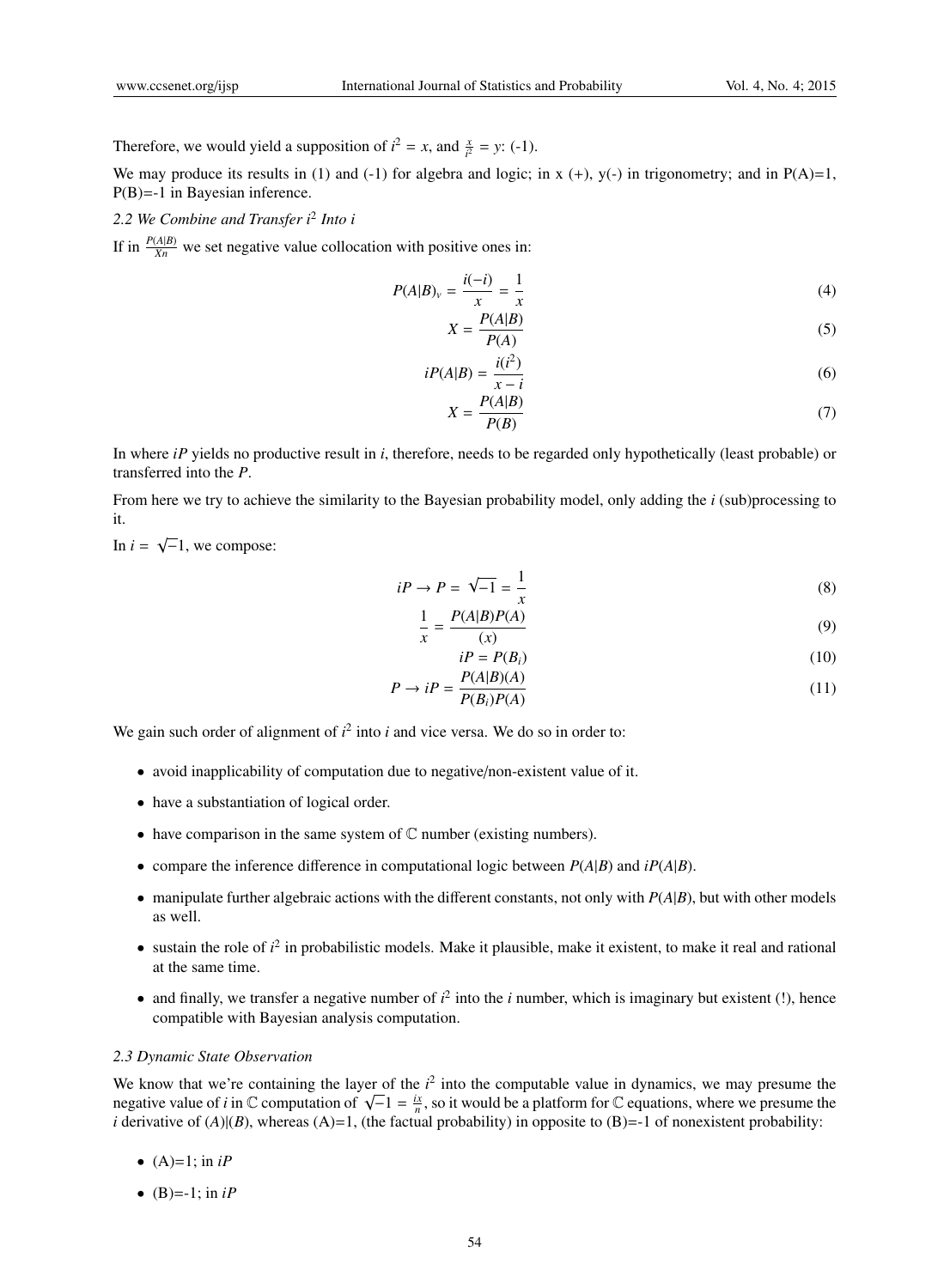in C computation:

$$
i^2 = \frac{-1}{x} \to (B) \tag{12}
$$

$$
\frac{-1}{x^2} = \frac{1}{x} \to (A) \tag{13}
$$

**Lemma 1** If we presume an 'imaginary' dynamic state observation in  $\frac{i}{1x}$ , then we would yield an ix probabilistic *reasoning in iP*(*A*|*B*) *of Xn computation.*

*Proof* In  $\frac{i(x)}{0.3} = \frac{i(x)}{3}$  $\frac{x}{3}$ , where *x* is the state of observation, could be drawn out as in the following (the '3 doors' example):

$$
\frac{(ix) \cdot (0.3)}{(100\%) \cdot (3)} = 9\tag{14}
$$

Hence, we proportion the bundle of the '3 doors' to the average index of 0.3 in proportion to the 100% of its credibility.

And thus, the negative value of *i* shifts the observation of x in  $(ix \rightarrow Xn)$ , where we have only 9 variances of imaginary probability instead of ∞. So, we bind it into stereotypical reasoning.

# WE HAVE 3 DOORS, ONE OF THEM IS 'X'. WE YIELD 9 PROBABILITIES ON WHY IT COULD BE OPEN, AND ONLY 1 ON WHY IT COULD BE SHUT.

#### 3. Inference Programming

#### *3.1 The Limitation of P*(*A*|*B*) *in P[X,Y,Z]*

A practical solution in  $i^2 \rightarrow i$  transfer in computation may lead us into tremendous suppositions of 'intuition thinking' and AI automated inferences.

Nevertheless, the intuition levels of Bayesian inference may be expressed in mathematical limitations of [X, Y, Z] variables, accorded by the mathematical value of *x* (random observation, also Finetti) in  $i^2$  and *i* of  $iP(P(A|B))$ . Hence, may be principled in:

$$
\sum_{i=1}^{N} X_i \to E[Xn], \quad N \to N_{x,y,z} \,. \tag{15}
$$

Where the frequency (*w*) of *iX* may be reducible in *i*(*P*(*A*|*B*) in order to make the latter more intuitively limited,

$$
\sum_{iX=x(w)}^{N} X_i \to iX[ixw], \quad N \to N_{x,y,z} \,. \tag{16}
$$

$$
\sum_{i=1}^{N} X_i \to E[Xn], \quad N \to N_{x,y,z} \,. \tag{17}
$$

Whereas in  $iX = x(w)$  we may have [X,Y,Z] variables only, in where the reducibility of  $X_i$  is the reducibility of a variable, but not a state of observation *x*.

Another example of it exists in the P(Yn, X1) in Carbonari A. and Giretti A. (2014), in where the static Y is observed by the dynamic *y*, and the comprehension of  $P(X|Y)$  simply goes by the  $\sum$  of variable in  $P(A|B)$ .

However, even such distant observation is processed via the given data of *P*(*X*|*Y*) in where only X and Y observe each over, and in where it is hard to grasp intuiting levels.

Eventually, we could limit ourselves to the existing conclusion of:

$$
P\to\infty
$$

But we may also have to understand it in:

$$
P\to N_{x,y,z}.
$$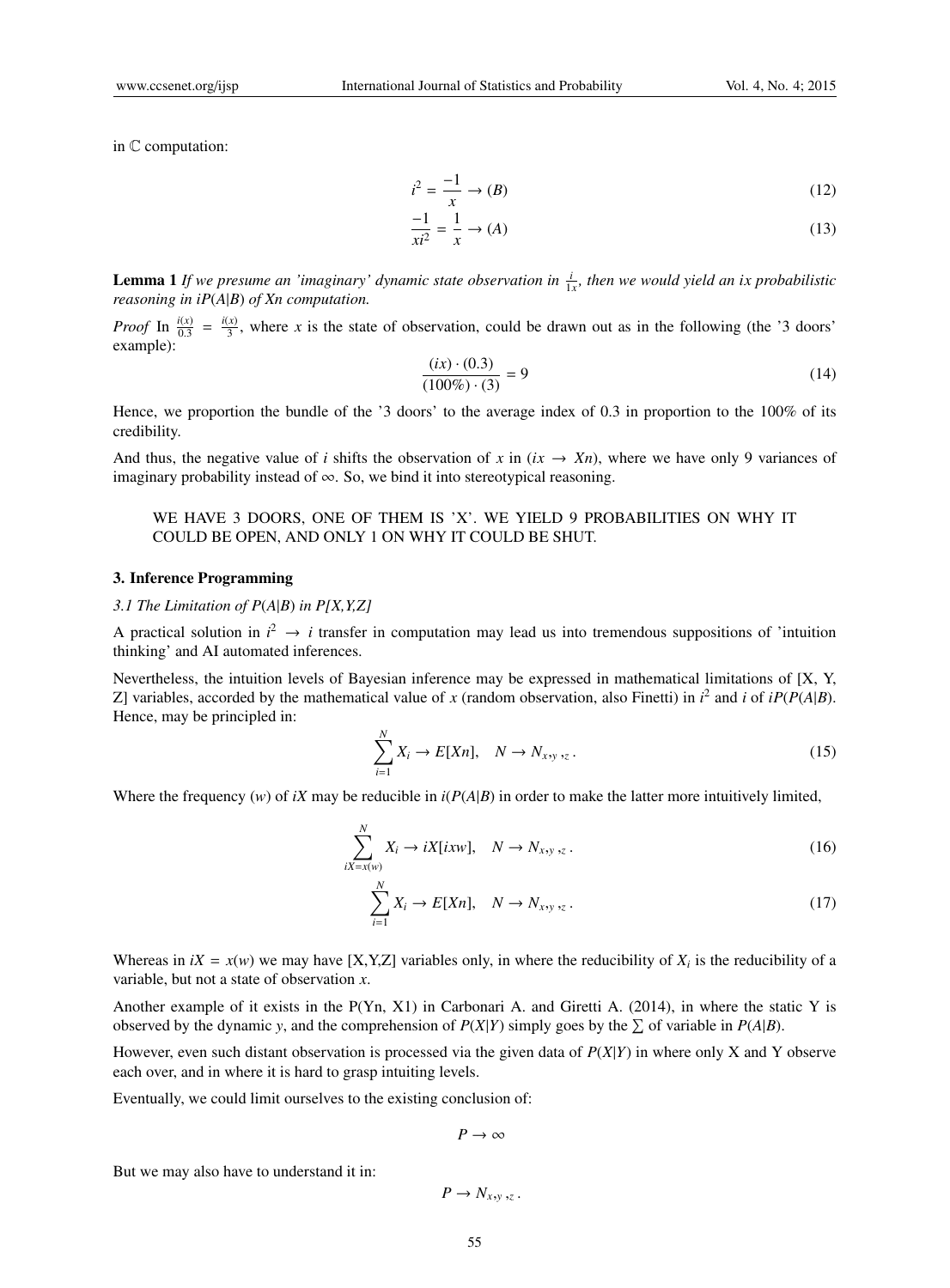And we'd rather proceed to the stochastic modeling in Bayesian inference computation, instead of calculating infinite maths in maths. So, we pre-set:

| P(X A) |
|--------|
| P(Y B) |
| P(Z v) |

#### *3.2 The iP*(*A*|*X*)(*B*|*Y*) *in Stochastic Computation*

If we know that its inference reducible in Bayes' conclusion (as well as in HMM) and multiplied via free-state observation (Finetti) wouldn't that logically preclude that there is a certain probability (Bayes') and at the same time uncertain variation of it (Finneti), hence no probability at all?

There wouldn't, unless we specify the free variance  $v$  in a certain probability  $P(A|B)$  of an uncertain data *iPn*/*iPx* in it.

It's presumed, as soon as, any physical observation is already bound into [X, Y, Z] variances of multiple observations of *x*.

Confusing or not, the goal is to establish the *iP* and *P* probabilities in decimal and whole number computations. And we still have to deal with negative value of  $i = i - 1$  in it.

Is it anyhow possible to presume that *P*=-1? Perhaps in binomial equation of it:

$$
\sum_{k=-1}^{n} = 1 \rightarrow \frac{P(A|X)_i(B|Y)}{P(B)}\tag{18}
$$

$$
\sum_{k}^{n} = -1 \rightarrow \frac{P(A|X)(B|Y)}{P(B)_i} \tag{19}
$$

In the following we try to elaborate the computational *index<sup>i</sup>* , whereas we set:

$$
IF, P = i2, THEN : P = ' -1'
$$
 (20)

$$
\frac{P(A|B)}{(A|B)_i} = -1, OR'1'
$$
\n(21)

$$
IN(A) = 100, (B) = 40; (Ai) = 80, (Bi) = 20.
$$
 (22)

$$
IF'1', THEN: P(A|X) \rightarrow \frac{P(A)}{(B)}
$$
\n
$$
(23)
$$

$$
P(A|X) = \frac{100}{40} = 2.5;
$$
 (24)

$$
IF'1', THEN: iP(A|X) \rightarrow \frac{P(A)(B_i)}{(B)}
$$
\n
$$
(25)
$$

$$
\frac{(100) \cdot (80)}{40} = 2.0;
$$
 (26)

$$
IF' - 1', THEN : P(A|X) \rightarrow \frac{(B)}{(A)}
$$
\n
$$
(27)
$$

$$
\frac{40}{100} = 0.4;
$$
\n(28)

$$
IF' - 1', THEN : iP(A|X) \rightarrow \frac{(B)(A_i)}{(A)};
$$
\n<sup>(29)</sup>

$$
\frac{(40) \cdot (80)}{100} = 3.2.
$$
 (30)

In where the portability of  $P(A)^n$  varies both in 2.5/2.0*i* and in  $P(A)^{n-1}$  in 0.4/3.2*i*; whereas we consider the probability of 3.2*i* for *iP*(*A*)<sup>*n*</sup> more likable than 2.5 and 2.0*i*, because 3.2*i* as close to 2.5 as possible (the 0.4 is the least probable).

3.3 Index Proof in  $iP(A|X)(B|Y)$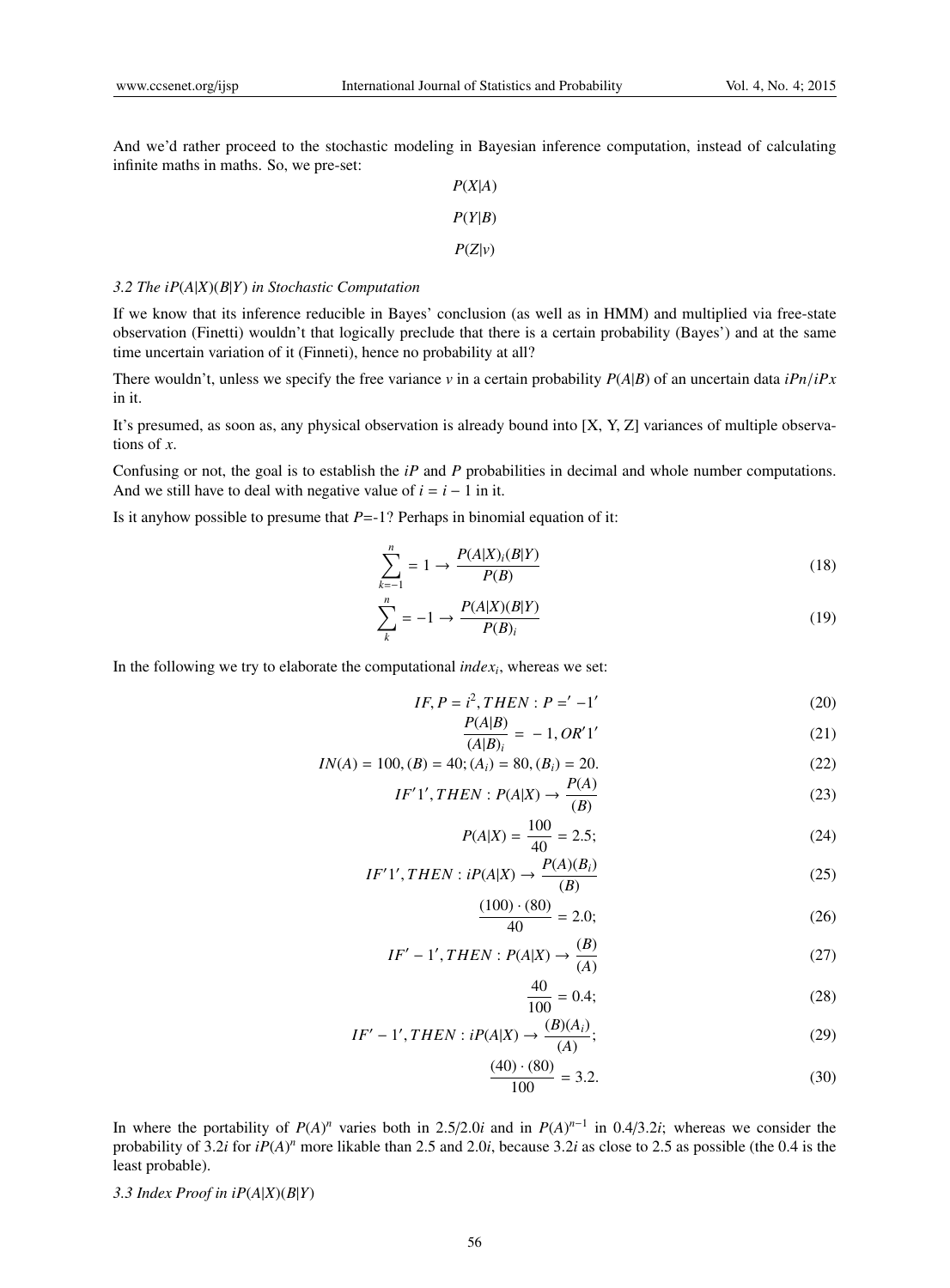



If we stipulate an average coefficient in  $A/A_i$  from the given data of  $P(A)^n$  (2.5) and  $iP(A)^{-1}$  in (3.2*i*) on the same matter:

$$
\frac{P(A)(iP(A|X)}{iP}
$$

in multiplication of:

 $2.5 \cdot 3.2.$  $\frac{2.5 - 5.2}{100\%} = 0.08$ 

while in:

$$
\frac{2.5 \cdot 2}{100\%} = 0.05
$$

$$
\frac{2.5 \cdot 0.4}{100\%} = 0.01
$$

There is a chance of imaginary probability to take place over the factual one. The similar applies to  $(B)|(B_i)$  in:

$$
\frac{P(B)(iP(B|Y))}{iP}
$$

in where you may be given different data, but a similar decimal outcome.

Another step, is to initiate both probabilities in *i* and  $i^2$  as in  $P(A|B)^{n-1}$  and  $P(A|B)^n$  of  $(A|X)(B|Y)$  and formulate them in: *P*(*B*)*i*(*P*(*A*)

$$
iP(A|X) = \frac{P(B)_i(P(A))}{P(B)}
$$

$$
iP(B|Y) = \frac{P(A)_i(P(B))}{P(A)}
$$

and for the separate coefficients in  $A/A_i$  and  $B/B_i$ :

$$
indexA/A_i = \frac{P(A)(iP(A|X))}{iP}
$$

$$
indexB/B_i = \frac{P(B)(iP(B|Y))}{iP}
$$

### *3.4 Stochastic Reasoning and the i Index*

If there is any data given to us by *P*(*A*|*B*) computation would that rouse any inference in data non-existent, in cases of artificial doubt, inference or recollection?

We may always differentiate (A) on (B) and (B) on (A), but we wouldn't ever get as close as possible to the probabilistic reasoning, unless we require a mathematical product to do so: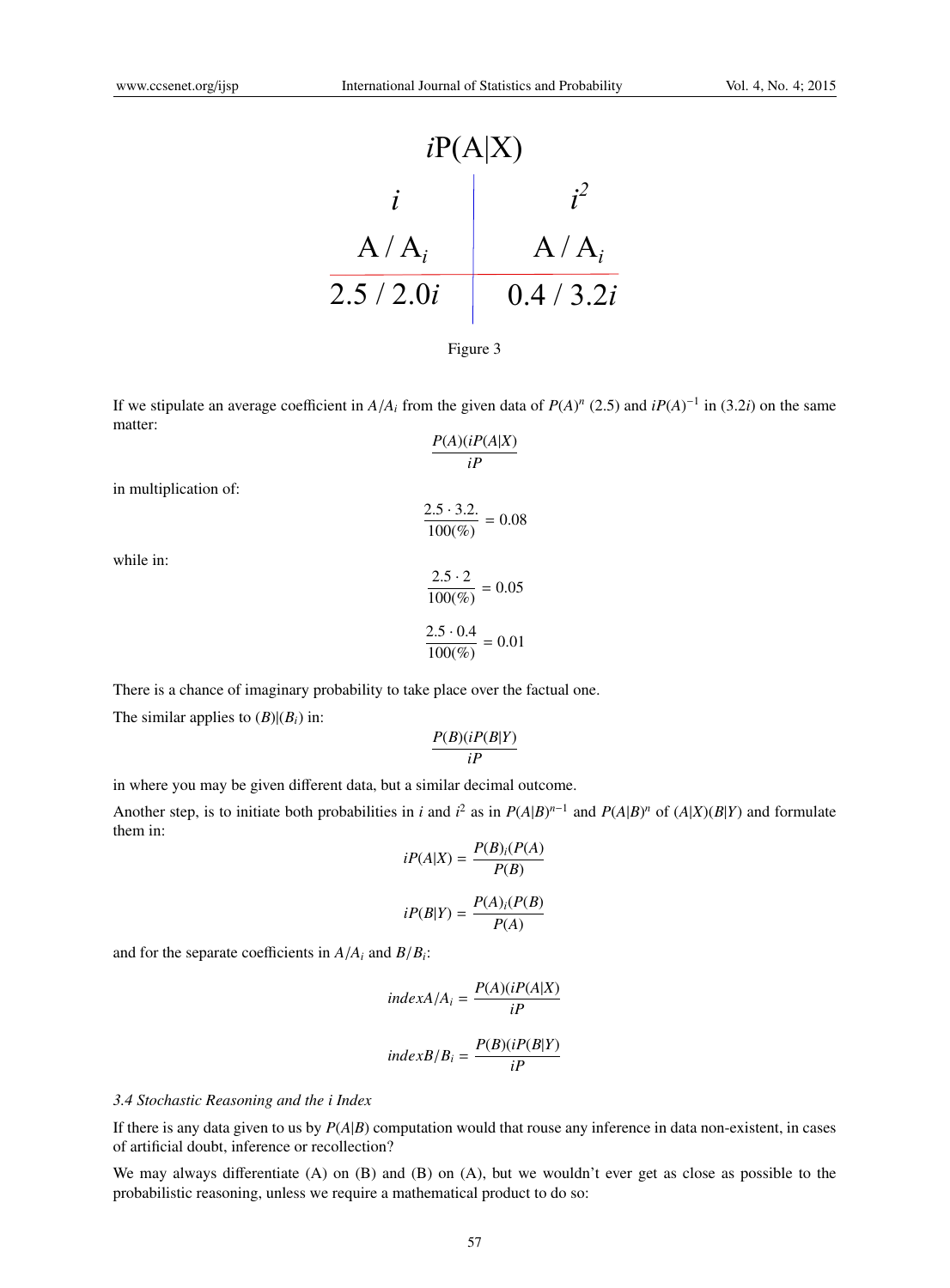

Figure 4

$$
\prod_{k=1}^{n} = 1 \rightarrow P(A|X)(B|Y)_{i}
$$
\n(31)

$$
\prod_{k}^{n} = -1 \rightarrow iP(Y|i^{2}) (X|A)
$$
\n(32)

Determining the two fields of probability  $(X|A)(Y|B)$ , we may use them in a more dynamic way:

$$
\sum_{k=1}^{k} = 1 \to P : \frac{(A|X)(B|Y)}{P(B)v}
$$
\n(33)

$$
\sum_{k}^{k} = -1 \to P : \frac{(A|X)_{i}(B|Y)_{i}}{(A|X)\nu}
$$
\n(34)

In Paisley J. and Jordan M. (2012) this concept reviewed as the stochastic search in programming.

The other practical and foreseeable possibilities of *iP* in computability are traced in Claret G. and Sriram K. (2013) models, in where the sequential Bayesian inference in programming is a subset of  $\mathbb R$  numbers.

$$
\frac{MatrixA}{MatrixB} \rightarrow Variation \rightarrow Observation \rightarrow Inference
$$

### *3.5 Inference and the Frequency*

In conditional probability modeling we may express the variance/var/ $(v)$  in mathematical frequency  $(w)$ , so, that would yield progression in *Log<sup>n</sup>*−<sup>1</sup>, the linear computation.

As we understand the linear inference, handled by the inference-algorithm, it's quicker than the random observation.

However, we may consider the following computational pacing similar to the real-time (*w*) progression of the free-bound variable in Bayesian type probability:

$$
s_{n=1}^n \to \frac{P(A|X)(B|Y)}{wLog - 1} \tag{35}
$$

$$
s_{n=1}^n \to \frac{P(A|X^1)(B|Y^{-1})}{P(B)_w Log x_n}
$$
\n
$$
(36)
$$

We may consider a time-out in real-time  $(A|B)$  inference if only there is any limited data in  $P(A|B)$  on the other hand; then the *iP* would be hypothetically infinite for computation, but it shall be confound in the spectrum of [X,Y,Z] instead.

$$
s_{n=1}^n \to \int B \frac{n}{y} |A \frac{n}{x} \tag{37}
$$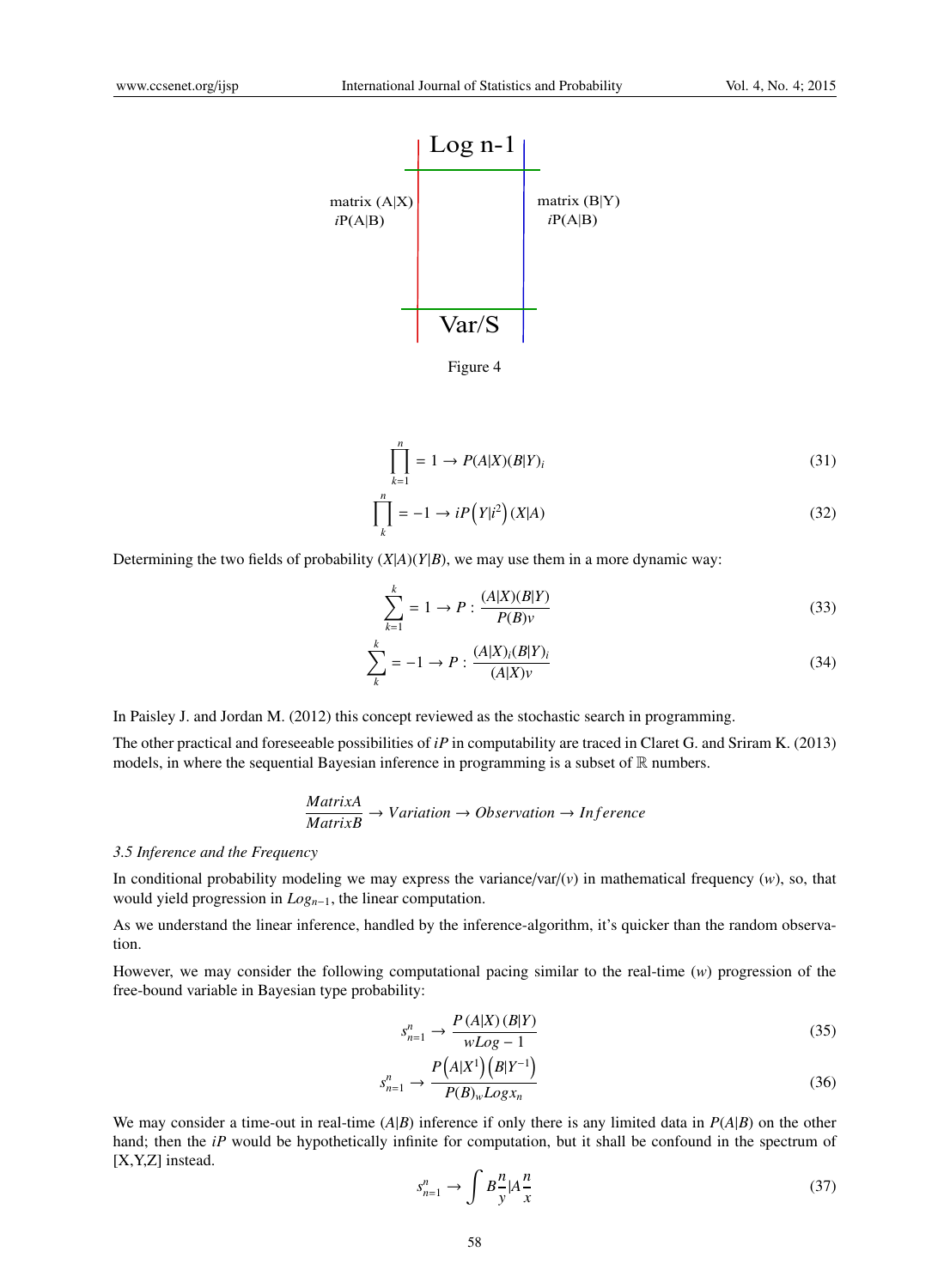Composing of  $x \in y$ , *z* and  $y \in z$ , we may further consider the frequency of Bayesian probability in its imaginary unit as following:

$$
P(A|B) \rightarrow \frac{P(A|X)\left(B|Y^{-1}\right)P(A|Z)}{P(B|Y)Log - 1} \tag{38}
$$

#### *3.6 Measure-theoretic in iP Programming*

Concerning the time-frequency relation in negative value of  $i^2$ , expressed through binomial fraction either via integer frequency, we stipulate it as following:

$$
\int \frac{dx^n}{Log_n} \tag{39}
$$

$$
S \to \int \frac{dx^2}{Log - 1} \tag{40}
$$

Theorem 2 *The frequency* (*w*) *reducible to the extent of negative number in P*(|*B*) *conditioning, and yields a specific result of preference (choice) between probable results.*

*Proof.* We consider an *iP* inference in  $\frac{dP(w)}{P(w)}$  frequency, and the  $\frac{ix}{x}$  derivatives in Bayesian probability, in where we set *X*(1)|*Y*(−1)|*Z*(*log*1) in order to yield  $i\overline{P}$  in both results: in *x* > 1 and in *y* < 1, whereas *X* ∈ *Z* ≥ *Y*.

From the existing model of  $Pr \int [X \in A]$  we would try to construe its specifications in log value for our  $P \to iP$ negation:

$$
Pr\int [X \in A] = \int_{X}^{-1} P(B) = \int [log - 1] = \int_{A} [A|B]log - 1
$$

Specifying that the  $A|B \in i$ , we would later on proceed at any computation of Bayesian inference.

#### *3.7 Time Reducibility in iP*

In the timing of the reducibility of variances, we understand the *iP* inference as imaginative, hence, existent only at particular time (*t*) and in a particular point of data of  $A$  or  $B$ . In where we compile a nonlinear shift of (*t*)-time and  $(v)$ -variance in bound of  $(A|B)$ :

$$
\int \int \int \frac{AvXn}{t \in A(ZY)}
$$

#### *3.8 Inference, Time, Probability*

Timing recurrent, the solid statement is given, a mind is the inference, a blast is the movement of variances  $v^n$ :

$$
\int \int \int \frac{AvXn^1}{(B|X)Yv}
$$

The system of it simplified to the existent presence of science:

$$
\Pi_n \int \int \int \frac{A v |X^{n1}}{(B|X)(B|Yv^n)(\log - 1)}\tag{41}
$$

$$
\Pi_n \int_{\nu} S X \to \frac{\mathbb{R} \to i}{\nu} \tag{42}
$$

The  $\mathbb{R} \to i$  reducibility is the reducibility of time. We contemplate not the data but the time. Therefore, it is a question of a philosophy to proceed further on, while us consider the logical order of it.

### 4. The Time Occurrence and the Variances

#### *4.1 Getting an Average Index*

We review variances  $(v)$ , time  $(t)$  and the frequency  $(w)$  in derivatives of  $X_n$  of computational data, and bound variables of [X,Y,Z] in certain logical calculations, and we presume the probability in *i* in conditioning of time to it.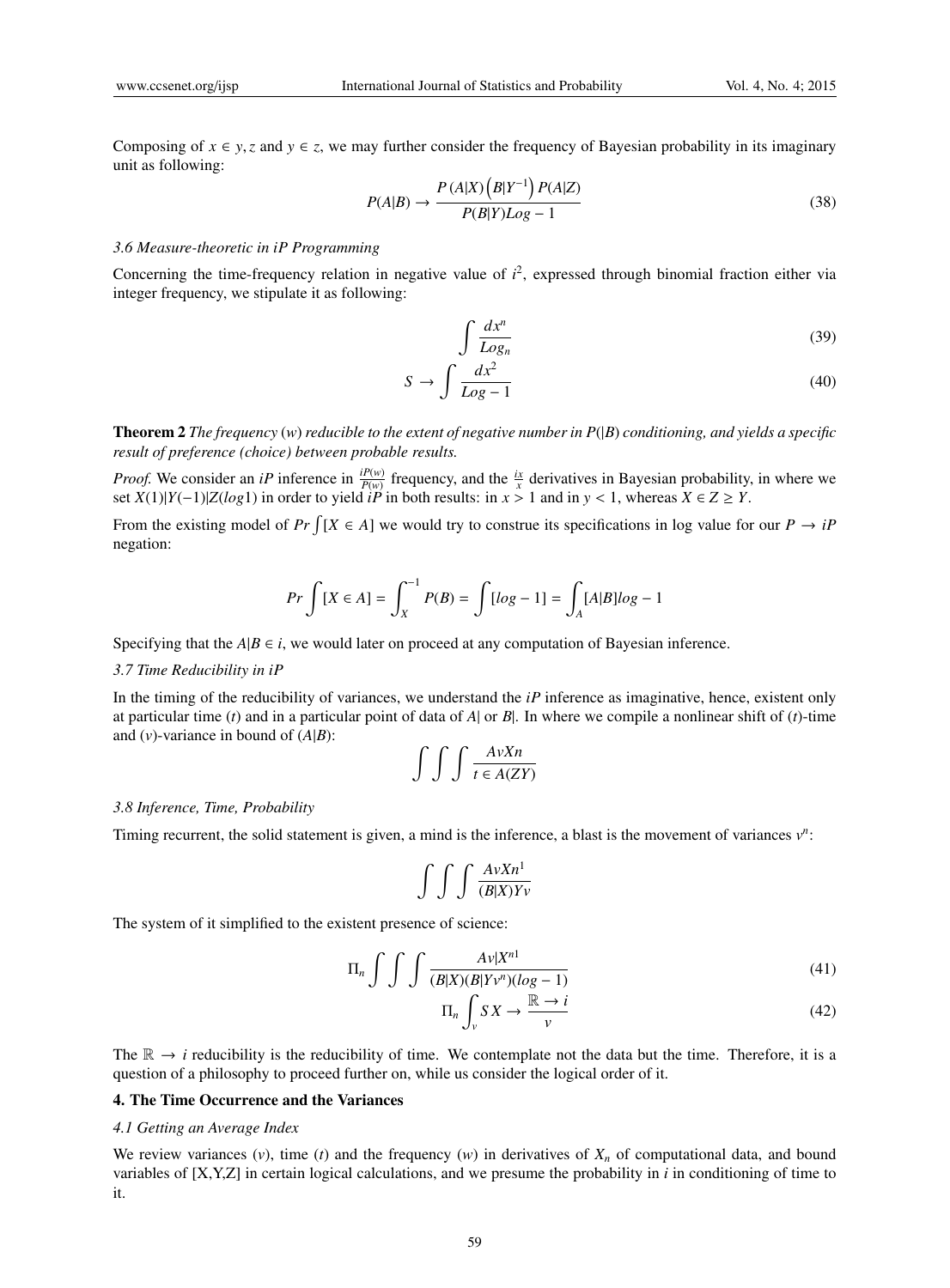We structure our hypothesis in  $P(A|B)$  reducibility to [X,Y,Z] in Bayesian network, time frequency and time reducibility to certain extent.

The imaginary probability variance considered to be a pooled variance of *P*(*A*|*X*)(*B*|*Y*) that is to be matched further on by the CPU or by the time-out command.

If there is a certain imaginary probability occurs in processing as of the '3 door' example, there might be consideration of timing (*tv*) in:

$$
\int_{\nu} S X \to \frac{\mathbb{R} \to i}{\nu}
$$

so that the N number of the occurrence would ignite the actual value of probability.

Lemma 2 *For example, if we know that the probability of having cancer is 90% (A) and not having it 10% (B), then it would be only a generalized data, while having it in time occurrence may presume such data as subjective, 'connected' to the observer.*

*Proof.* An average index multiplied by occurrences per time may have a statistical probability for subjective preference in counterpoint to the factual data.

Then what occurrence of (A) may be allowed for the observer of computation? If 90% of it is the value of conclusion, then we have to consider the average time occurrence of such probability:

$$
iPt = \frac{(A)}{tv}
$$

Variances 3 types of cancer. We stipulate imaginary time occurrence in:

$$
iPt = \frac{(A)}{tv} \tag{43}
$$

$$
iPt = \frac{A}{tv} = \frac{iPt(B)}{A} \tag{44}
$$

From the given table we fit the data:

$$
\frac{90}{2 \cdot 6} = 7.5\tag{45}
$$

(May get 75% of chances to 'occurring/not occurring' at the moment of contemplation in *iPt* (A).

$$
\frac{7.5 \cdot 10}{90} = 8.3\tag{46}
$$

(May get as 83% of occurrence including the probability (B)) Finally we get 90% by Bayesian inference vs 83% of imaginary probability.

If we calculate probability by Bayes' principle, we still have to proceed on which data we choose for. There may be several results, and only one that fits best for the observer may be valid.

#### *4.2 Linear and Non-linear Understanding of Time in iP*

In both, linear and non-linear computations we set  $Xi$  *Yi*, so the variance of them would be in a proper time-set, whereas in "density function" explained in Noack B. and Klumpp V. (2008) we would yield:

$$
P := \sum_{i=1}^{n} \alpha_i f_i \big| \sum_{i=1}^{n} \alpha_i = 1, \alpha_i \ge 0
$$

In analogy to the model above, we chase parallel in:

$$
P = \sum_{i=1}^{n} f_n \alpha_n \big| \sum_{i=1}^{n} f_i = \alpha_i \le 0 \tag{47}
$$

In where  $f_i$ ....  $f_n$  construe [X, Y, Z] derivatives pertinent to its *iPt* (time) only in  $\alpha$ , whereas  $\alpha = Y|(B)$ , or any other R number.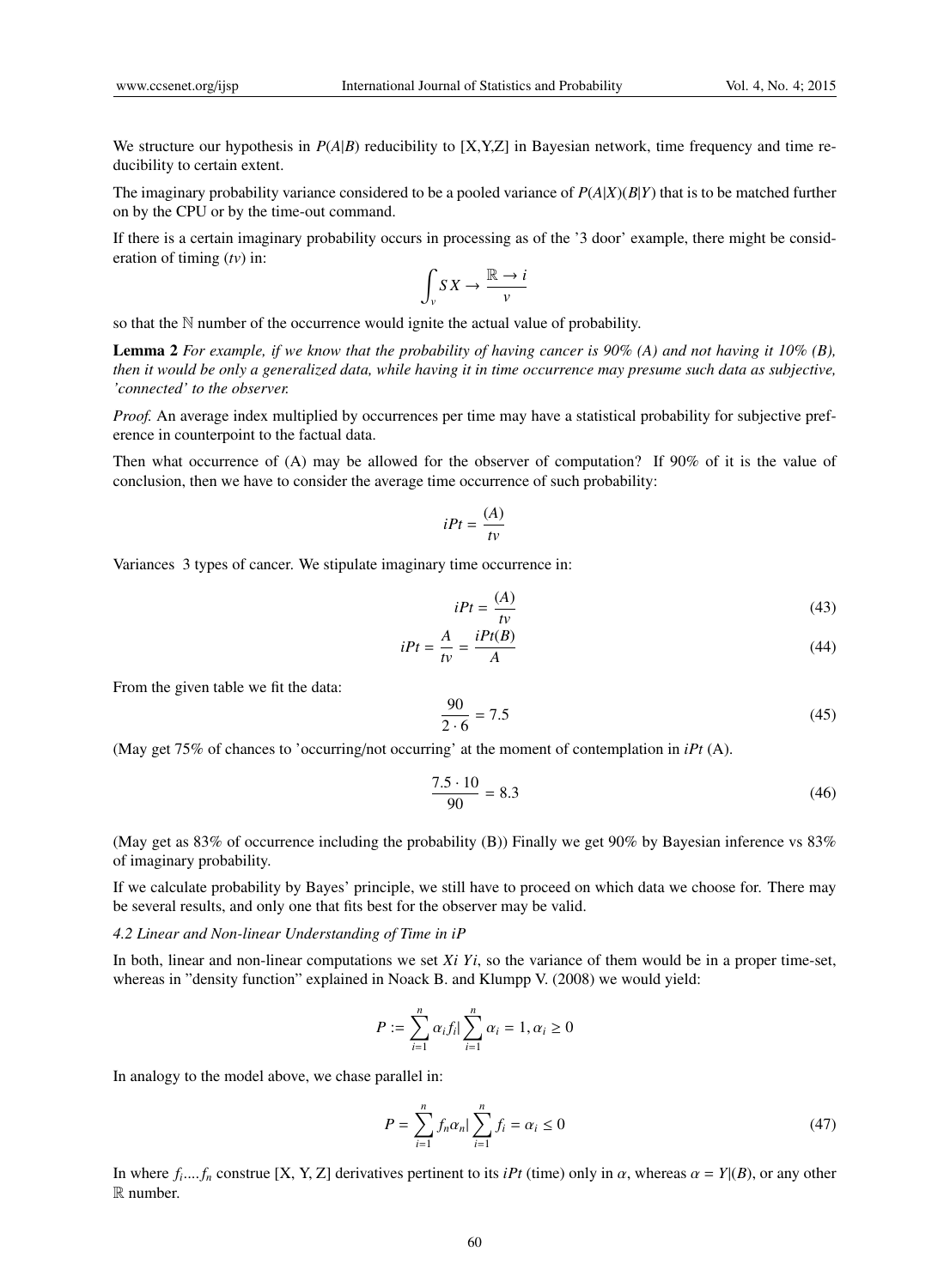

Therefore, we apply the principle of *XiYi* /per time, and define the (B) (e.g. bias) from  $i^2 \rightarrow i$  and to natural numbers. Because in  $\mathbb C$  numbers of any automatic equation it's the value of  $\mathbb C = 0$  or  $\mathbb C \neq 0$  that signifies the value probability.

$$
P = \sum_{i=1}^{n} \int \frac{f_n}{\alpha_i} = \int \frac{f_n \alpha_i}{iPt}
$$
 (48)

Where basically proceed into relation of  $fa_i$  with *iPt*, which was explained previously in  $\frac{ip_i}{v}$ .

#### *4.3 Further i Integration into Bayesian Conditioning*

The *i* number integration in  $\mathbb C$  number derivatives in the following example of:  $3.0 + 4.0$ i =  $3.0 + 4.0$  \* Complex I<sup>1</sup>, would specify the *i* as a part of computational integer in Bayesian logic, hence the adaptability to its programming in probability reasoning:

$$
\frac{P(B|A)}{iP(B|A)}
$$

We file 'Condition 1' of P(A) P(B) into imaginary inference of  $iP(A)iP(B)$  in the spectral alignment (Fig. 5), then we parse the derivatives and proceed them onto separate computations.

Such schematic conditioning of binomial probability is mutually exclusive, and the conditional probability of  $iP(B|A)$  would draw the nearest inference possible for its further computation in  $P(B|A)^{n-1}$ .

Such interweaving, we believe, would select and predict the nominal/previous computation value in order to qualify the difference of it.

Nevertheless, we find that the 'imaginary probability' of *P*(*A*|*Bi*) reduces computation to an independent cognition of  $i = 1$ , or to  $i^2 = -1$ . And whether any supposition in any  $P(A|Bi)$  is 'FALSE' or 'TRUE', it is for Bayesian inference computation to consider for.

# 5. Results

- 1. We prove that the time occurrence and variance of *P*(*A*|*B*) at the moment of contemplation could be more narrowed via  $iPt = \frac{A}{tv} = \frac{iPt(B)}{A}$  $\frac{H(B)}{A}$ , which signifies certain relativity of Bayesian inference even by standards of automated equations.
- 2. The bound limitation of [X, Y, Z] variance should construct the time (*t*) value into a time preference of the observer, in where we set  $\int \int \int \frac{AvX_n}{t \in A(Z,Y)}$ , which is computable. Therefore, the bound set of [X, Y, Z] in such inference is undeniable.
- 3. Imaginary unit of  $i^2$  may be transferable into  $i(B)(A)$ , and may be computable as  $i$  in transfer of  $i^2 \rightarrow i$ , which leads us to believe that negative number is negative only abstractly, nevertheless, could be reversed and applied into positive value  $i \to \mathbb{R}$ .
- 4. The data proof and data analysis is comparative and interchangeable, as soon as it goes by non-accordance and exclusion in  $iP \rightarrow P = \sqrt{-1} = \frac{1}{x} = p(A)$  when its algebraically possible to shift from negative into positive.

<sup>&</sup>lt;sup>1</sup>See more examples in: No Author, The GNU C Library, 20.9 Complex Numbers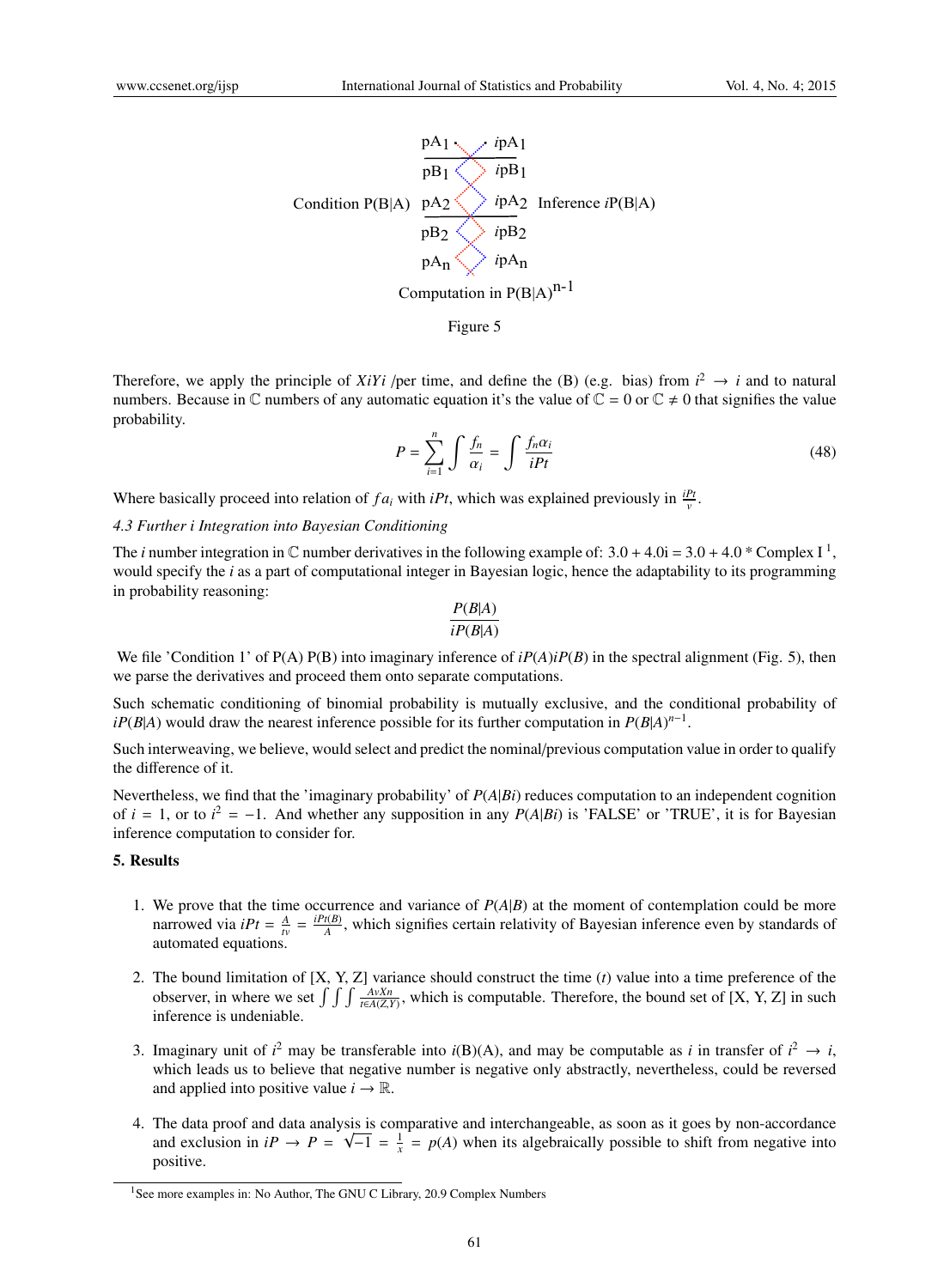- 5. The computation of  $P(A|B) \rightarrow \frac{P(A|X)(B|Y^{-1})P(A|Z)}{P(B|Y)Log-1}$  $\frac{P(A)(B|I - J(A)|E)}{P(B|Y)Log-1}$  in computational programming may be possible in logical terms only.
- 6. The main computation of stochastic modeling applies to the free bound observation in:

$$
iP(A|X) = \frac{P(B)_i(P(A)}{P(B)}
$$

in where we yield similar to Markov decimal data but in parallel of 2 or more possibilities in average index per item, A or  $A_i$ , and we get the both results in positive and negative values  $(\mathbb{R})$ .

7. The average index in:

$$
indexA/A_i = \frac{P(A)(iP(A|X))}{iP}
$$

$$
indexB/B_i = \frac{P(B)(iP(B|Y))}{iP}
$$

apply as contra-arguments of the Bayesian probability and permit *i* number probability to coexist with the factual one in R. We presume that in some instances the *iP* even may take over the factual P, if it's in the average index  $\geq$  over it.

#### *5.1 Tables and Figures*

and

An example of *iP* and P in differentiation.

| Condition |       |                 | Result index   Computation set   Computation ratio |
|-----------|-------|-----------------|----------------------------------------------------|
| iP(A B)   | (0.4) | $\Lambda_{n-1}$ | $\frac{X_{n-1}}{X_n}$                              |
| P(A B)    | (0.5) | $\Lambda_n$     | P(B)                                               |

## 6. Discussion

If we reflect upon the current state of Bayesian inference which coexists in parallel with the statistical conclusion, we would stumble upon an artificial psychology of an actual and subjective choice selection.

Thence, we would never understand the difference between the human imagination and just 'imagining' the probability, unless we define imaginary integer as a 'possibility' index. Which is by far would yield less rational, but nevertheless, existent and accountable probability.

While having an artificial doubt or any other non-factual, hypothetical model, why would a machine collect such 'trifle' alongside with the factual data? Why would we complicate, if we may produce the result regardless of it and make it linear?

And it's the same question of independent cognition. The fact of 'A' shall be compared to the possibility of 'B', the solidity of '1' shall be juxtaposed to '-1'. A solid statement of *A* shall be shattered onto any forms of *i* ('B', '-1', etc) in order to re-solidify 'A' into a precedent, into a pattern of self-learning by 'imaginary mistakes'.

The deviation of a culprit is the teacher, and if we sift his doubts and strays through the solid logic of comparison, then we would reap the real diamonds.

#### Acknowledgments

Special gratitude to Terrence Nuss and to the Tatarstan Republic.

#### References

Alessandro, C., Massimo, V., & Alberto, G. (2014). *Dynamic Programming and Bayesian Inference, Concepts and Applications*. Intech. http://dx.doi.org/10.5772/57005

Applebaum, D. (1996). *Probability and information: An integrated approach*. Cambridge University Press.

- Anderson, D. F. (1991). *Continuous-time Markov chains*. Citeseer. http://dx.doi.org/10.1007/978-1-4612-3038-0
- Claret, G., Rajamani, S. K., Nori, A. V., Gordon, A. D., & Borgström, J. (2013). Proceedings of the 2013 9th Joint *Meeting on Foundations of Software Engineering*. pp.92–102. ACM.